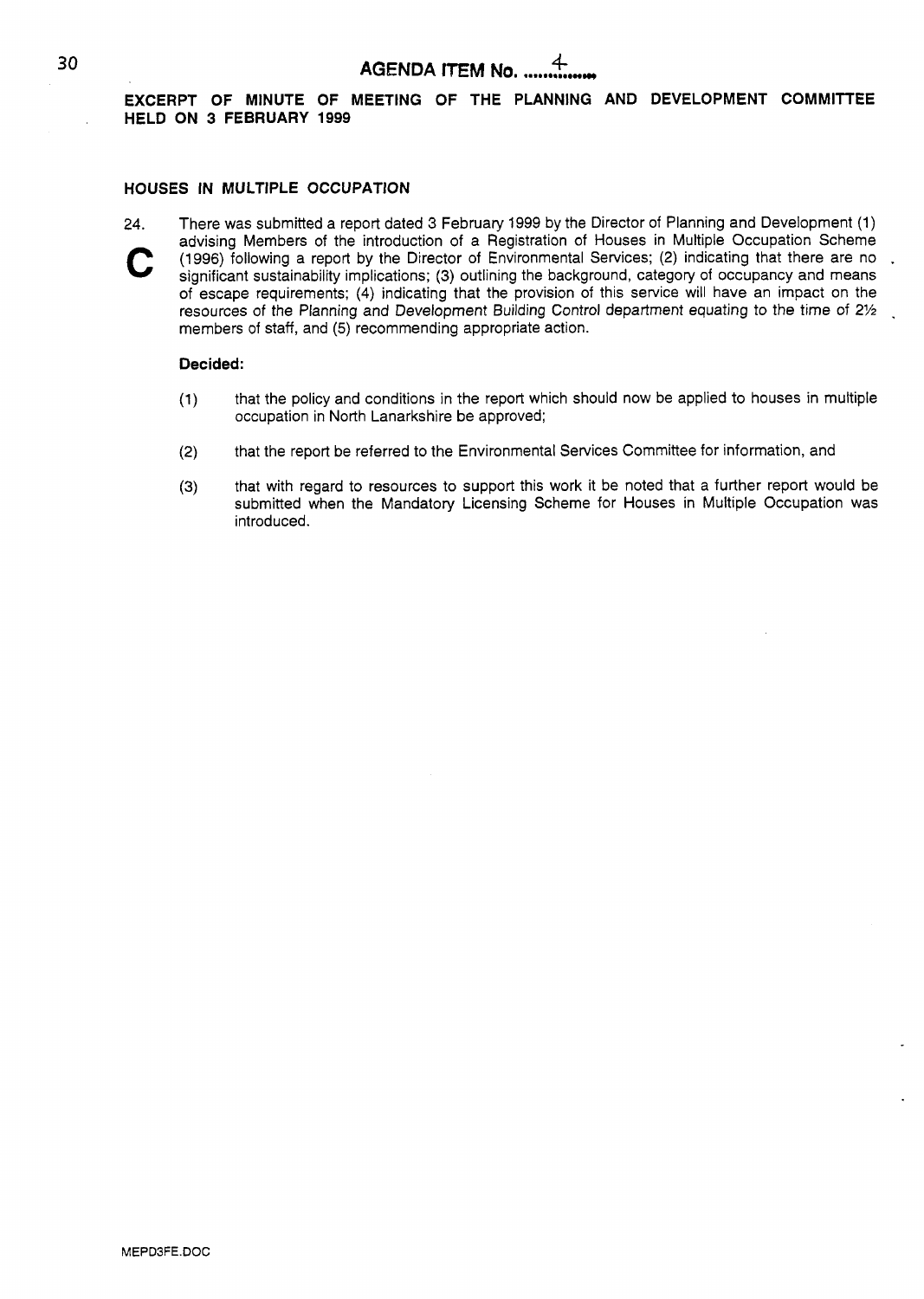## **NORTH LANARKSHIRE COUNCIL**

## **REPORT**

| To:   | PLANNING AND DEVELOPMENT COMMITTEE)  |                  | Subject:                      |
|-------|--------------------------------------|------------------|-------------------------------|
|       |                                      |                  | HOUSES IN MULTIPLE OCCUPATION |
| From: | DIRECTOR OF PLANNING AND DEVELOPMENT |                  |                               |
|       |                                      |                  |                               |
| Date: | 3 February 1999                      | AGC/LMcW<br>Ref: |                               |
|       |                                      |                  |                               |

#### **Purpose of Report**

1. The purpose of this report is to advise members of the introduction of a Registration of Houses in Multiple Occupation Scheme (1996) following a report by the Director of the Environmental Services.

#### **SustainabiIity ImpIications**

**2.** There are no significant sustainability implications associated with this Report.

#### **Background**

- 3. The Housing Scotland Act 1987 contains a series of regulatory powers specifically related to houses in multiple occupation (HMOs). This is a clear indication that Parliament and the Government recognise the special needs and hazards associated with this type of accommodation.
- **4.** Section 162 of the Housing Act requires the local authority to ensure that such means of escape from fire that are considered necessary are adequately provided for. The Director of Environmental Services has requested the services of Building Control to act as consultant and provide all necessary reports, following consultation with the fire authority, on the necessary provision for means of escape from Houses in Multiple Occupation.
- **5.** Following a pilot study, it is considered necessary to introduce a Departmental policy which will provide guidance to Building Control Surveyors and facilitate a consistent interpretation of requirements when reporting to the Director of Environmental Services. The policy has taken into account, the non statutory recommendations contained in the Scottish Home and Health Department guide, the statutory requirements of the Building standards (Scotland) regulations 1990 and the experience and knowledge gained when required to determine under delegated powers, applications for relaxation of the building regulations relative to means of escape from fire (Appendix 1 gives details of the guidance to which reference has been made). The means of escape requirements will largely depend on:-
	- (i) The category of occupancy.
	- (ii) the practicality of rescue from upper storey bedroom or bedsitting room windows by the Fire Authority.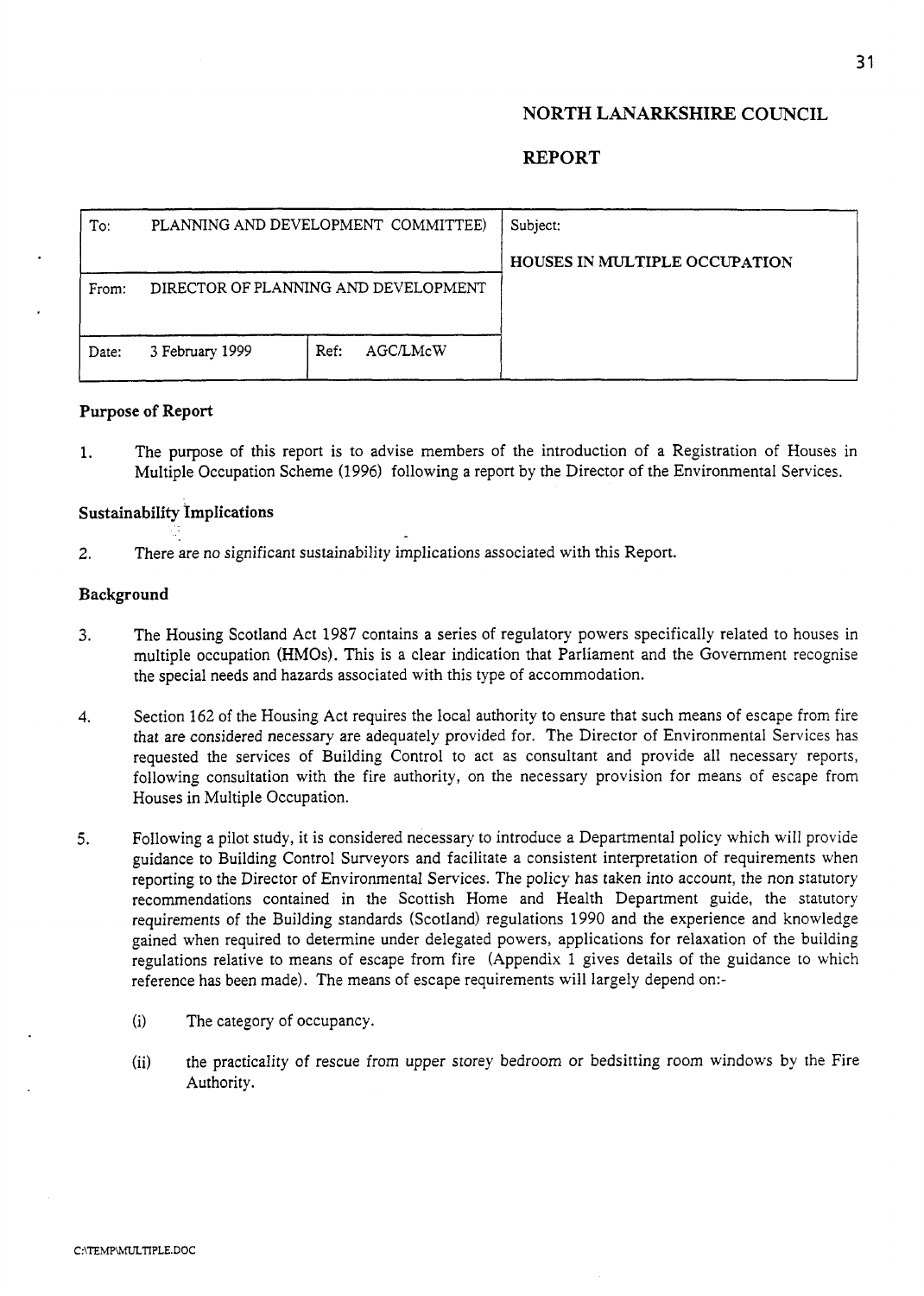- *6.* Three categories of housing in multiple occupation are recognised:
	- a) dwellings **(up** to and including 6 occupants)
	- b) shared residential accommodation (up to and including 10 occupants) entered at ground level and not more than 3 storeys in height.
	- c) other residential accommodation (more than 6 occupants) and all other HMOs which are not included in the above categories.

## **Means of Escape Requirements**

- 7. The following are the general requirements which are considered necessary to secure means of escape and should be applied to all categories of houses in multiple occupation.
	- \* Every room used for sleeping accommodation should have direct access to a stair enclosure or a circulation area which gives direct access to a stair enclosure.
	- \* . Each unit of sleeping accommodation at a height of not more than **4.5** metres above ground level . must be provided with an emergency escape window.
	- \* Each unit of sleeping accommodation at a height of more than **4.5** metres but not more than 11 metres must be provided with Emergency Access Windows where only one means of escape is available.
	- \* Each unit of sleeping accommodation used by occupants should be separated by a wall which would provide 30 minute fire resistance.
	- \* Communal rooms such as lounges and kitchens should be separated by walls which would provide 30 minute fire resistance.
	- \* The stairway serving upper levels of an HMO and common staircases serving the building should be separated from the remainder of the building by a construction having a 60 minute period of fire resistance.
	- \* All openings in these walls and openings giving access to the stairway enclosure or circulation space should be protected by 30 minute fire resisting self closing doors.
	- \* All electric lighting in common hallways or stairways within the house should be on a separate circuit.
	- \* The main entrance exit doorway should be provided with ironmongery that can be readily opened from inside without the use of keys.

## 8. **Shared Residential and Other Residential Accommodation**

In shared and other residential accommodation, an automatic detection and alarm system complying with BS5839: Part 1:1988 should be provided throughout the building.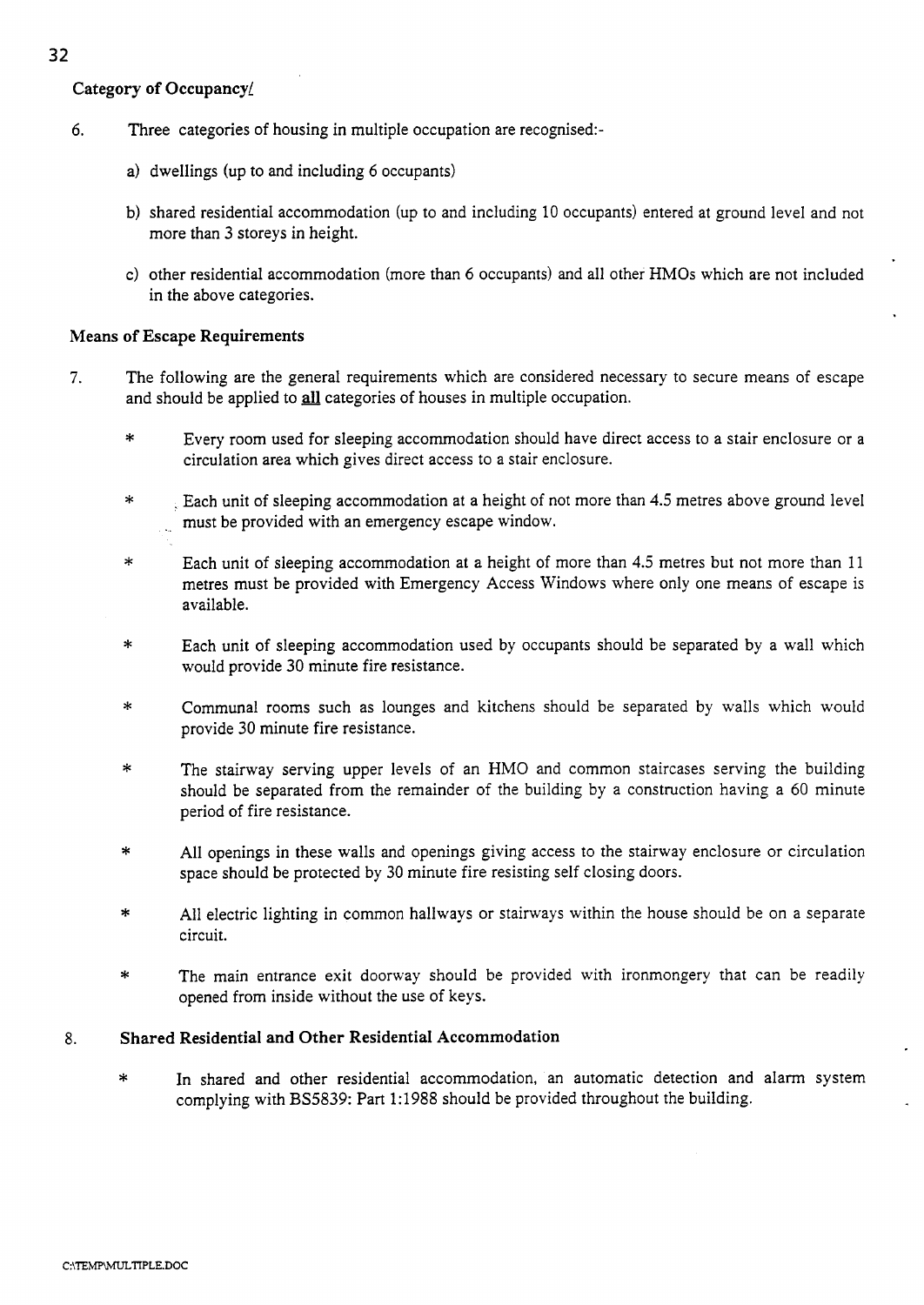## *9.* **Other Residential Accommodation**

- Where the occupant capacity exceeds ten or there is a requirement for an alternative escape route, emergency lighting complying with BS 5266 Part 1 : 1988 should be provided in all escape routes.
- \* Where it is confirmed by the Fire Authority that rescue from an escape window cannot be safely executed then that room or rooms shall be provided with an alternative escape route.

## 10. **Additional Requirements Related to Category of Occupancy** - **Dwellings**

- \* A smoke detection and alarm system complying with BS 5839 Part 1 and having a standby system, should be provided to all circulation spaces and rooms other than toilets, bathrooms and shower-rooms.
- $*$  All gas appliances should be certified annually by a suitably qualified heating engineer/plumber registered for that purpose.
- 11. Since it is not possible to cover all circumstances, some flexibility in the application of certain means of escape requirements will be necessary. In such cases careful consideration should be given in each case taking into account any existing compensatory features.
- The provision of this important service to the community will have an impact on the department's Building Control resources equating to approximately  $2^{1/2}$  members of staff. The Government has indicated its intention to introduce a Mandatory Licensing Scheme for Houses in Multiple occupation in the near future and this will affect resource requirements. In the meantime, it is the intention to manage the current scheme within existing resources but it should be noted that this may have an effect on the general level of service we provide in other areas of Building Control. .\_ 12.

### **Recommendation**

- 13. Committee are asked to:
	- i) approve the policy and conditions in this report which should now be applied to Houses in Multiple Occupation in North Lanarkshire.
	- ii) refer this report to the Environmental Services Committee for their information
	- iii) note the position with regard to resources with a further report being submitted when the mandatory scheme is introduced;

 $24.8.8$ 

Stanley C. Cook **DIRECTOR** OF **PLANNING AND DEVELOPMENT** 

**18 Januarv 1999** 

For further information please contact Archie Cowie on 01236 616213.